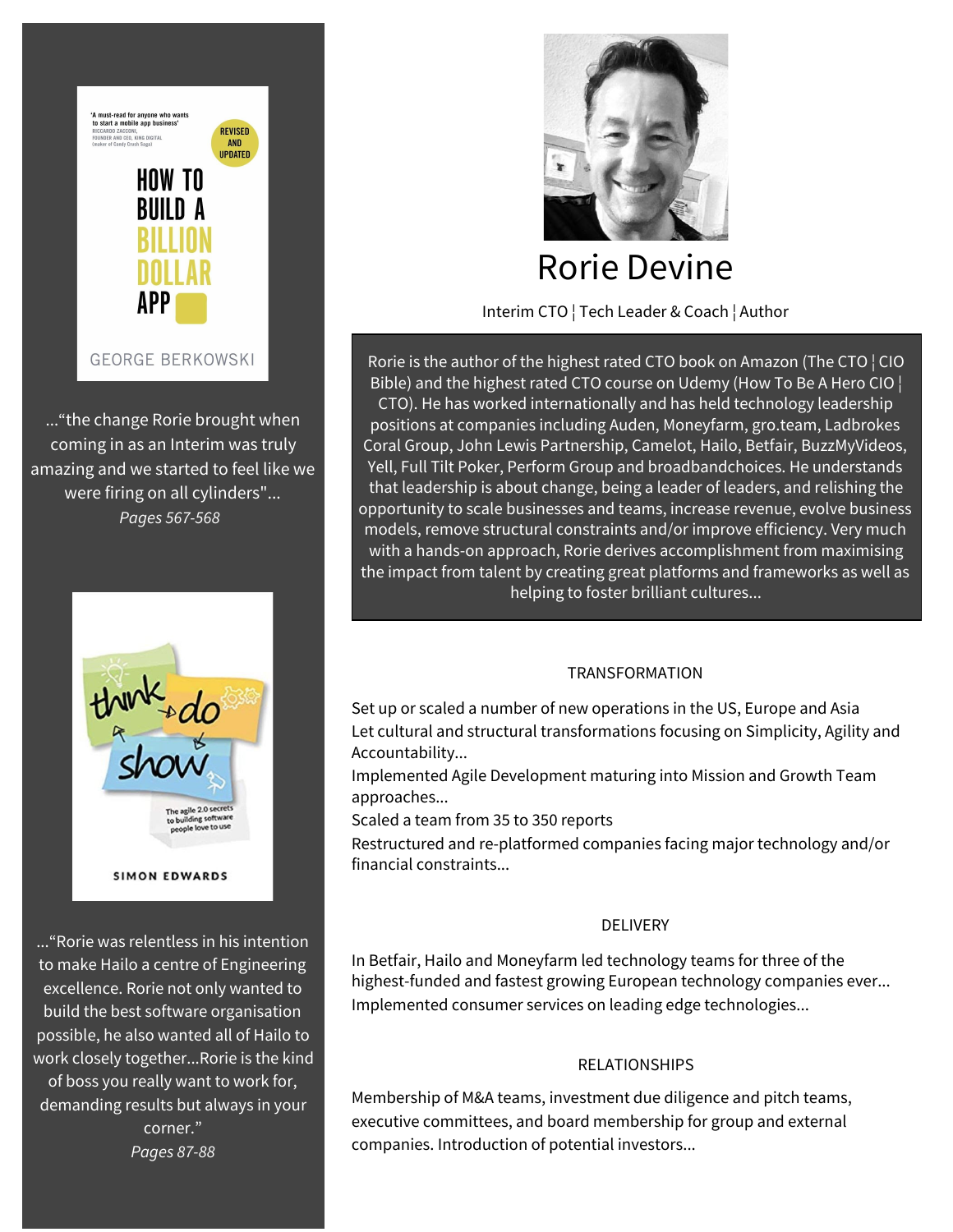

"Rorie is a killer CTO. He is that rare combination of big, long-term thinker and practical tactician. I've personally seen him lay out and execute on a transformative vision piece and yet stay nimble and responsive to changing circumstances."

Carl Mesner Lyons *CMO at lastminute.com, Toptable, Hailo*



"Rorie is a visionary, with the ability to set and direct strategy whilst putting in place the processes and approach necessary to test and learn at a tactical level. His focus is always on benefit delivery, quickly, something any commercially biased leader will welcome. Rorie exemplifies technology led change more than any other CTO I have met."

> Jason Smith *UK Marketing Director Yell*

#### SELECTED INTERIM ENGAGEMENTS (MORE AVAILABLE)

Moneyfarm Set and executed a dual-track technology strategy to pay back technical debt whilst implementing cutting edge approaches like Growth Teams. Restructured, grew, and led a cultural change within the Technology Team. Evangelised and sponsored the creation of a public facing API. Mentored and coached internal candidates to successful promotion...

Winners Group People/Process/Technology review/audit/recommendations...

thepools.com CTO mentoring...

Ladbrokes Coral Group - Created the Sports Site Reliability Engineering team. Improved Coral mobile availability, decreased Coral and Ladbrokes visually complete first view and repeated view download times. Improved reliability and speed of the market and prices Trading Feed...

CIO Watercooler - Expert contributor…

XL Catlin - Conceived, created and delivered a new digital architecture. Created and communicated a suggested implementation plan for board approval…

John Lewis Partnership - Led the Technology team for John Lewis Partnership Ventures that launched three new digital products/services for Waitrose and John Lewis in six months including <https://homesolutions.johnlewis.com/> and <https://cookwell.waitrose.com/>

Camelot - led the Technology team. Created, communicated and started the execution of a transformative IT strategy. Identified and handed over to a long term replacement…

Gamesys - Strategic advisor and mentor to the new in-post CTO…

BuzzMyVideos - Took control of the web site, hired a development team, launched new products and services, found, hired and handed over to a permanent CTO before leaving. The company has subsequently tripled in size…

Hailo now mytaxi app - Turned around an underperforming development team, re-platformed to a global scalable micro-services based platform…

Blow Ltd app Launched on demand apps, managed Indian off-shore team..growth hacked the SEO traffic…

BIZZBY app - Helped scale the dev team and deliver on demand booking, national and international expansion…

broadbandchoices.co.uk - sorted out the development team structure and operating model. Found and handed over to a permanent CTO…